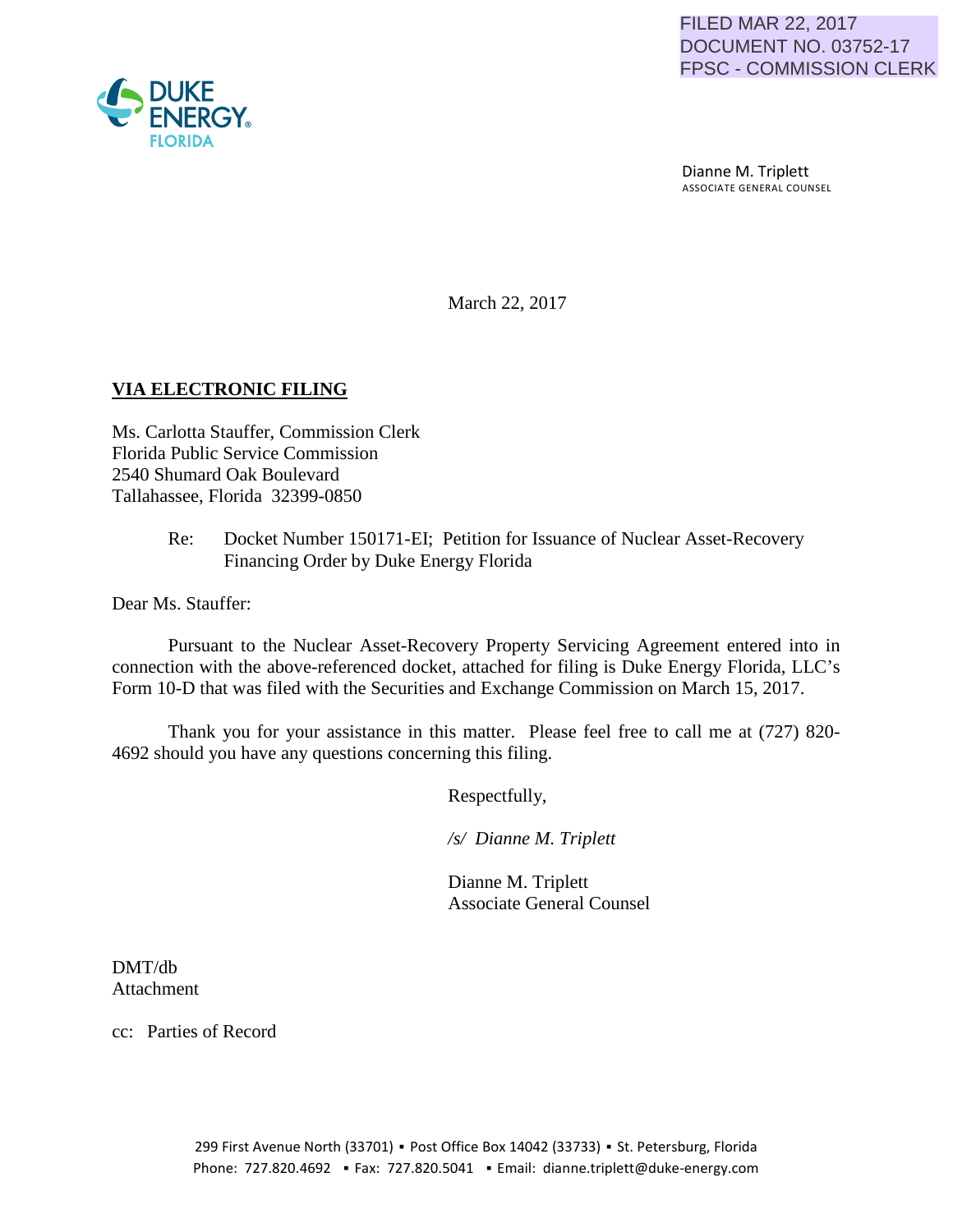# **UNITED STATES SECURITIES AND EXCHANGE COMMISSION Washington, D.C. 20549**

# **FORM 10-D**

## **ASSET-BACKED ISSUER DISTRIBUTION REPORT PURSUANT TO SECTION 13 OR 15(d) OF THE SECURITIES EXCHANGE ACT OF 1934 For the semi-annual distribution period from Issuance to February 28, 2017**

| <b>Commission</b><br><b>File Number</b> | <b>Registrant: State of Incorporation: Address: and Telephone Number</b> |                                                                                  |                 |                 | <b>IRS</b> Employer<br><b>Identification</b><br>No. |
|-----------------------------------------|--------------------------------------------------------------------------|----------------------------------------------------------------------------------|-----------------|-----------------|-----------------------------------------------------|
| 333-209196-01                           | DUKE ENERGY FLORIDA PROJECT FINANCE, LLC                                 |                                                                                  |                 |                 | 81-0977581                                          |
|                                         |                                                                          | (Delaware)                                                                       |                 |                 |                                                     |
|                                         | 299 First Avenue North, St. Petersburg, Florida 33701                    |                                                                                  |                 |                 |                                                     |
|                                         |                                                                          | 704-382-3853                                                                     |                 |                 |                                                     |
| 1-03274                                 | 299 First Avenue North, St. Petersburg, Florida 33701                    | DUKE ENERGY FLORIDA, LLC<br>(Depositor and Sponsor)<br>(Florida)<br>704-382-3853 |                 |                 | 59-0247770                                          |
|                                         |                                                                          | Registered/reporting pursuant to (check one)                                     |                 |                 |                                                     |
|                                         |                                                                          |                                                                                  |                 |                 | Name of exchange                                    |
| Title of class                          |                                                                          | Section $12(b)$                                                                  | Section $12(g)$ | Section $15(d)$ | $($ If Section 12 $(b)$ $)$                         |
| Series A 2018 Senior Secured Bonds      |                                                                          | п                                                                                | п               | ☑               |                                                     |
| Series A 2021 Senior Secured Bonds      |                                                                          | □                                                                                | □               | ☑               |                                                     |

Series A 2021 Senior Secured Bonds  $\Box$  $\Box$ Series A 2026 Senior Secured Bonds  $\Box$  $\Box$ 

 $\Box$  $\Box$ Series A 2032 Senior Secured Bonds Series A 2035 Senior Secured Bonds  $\Box$  $\Box$ 

Indicate by check mark whether the registrant (1) has filed all reports required to be filed by Section 13 or 15(d) of the Securities Exchange Act of 1934 during the preceding 12 months (or for such shorter period that the registrant was required to file such reports), and (2) has been subject to such filing requirements for the past 90 days.

 $\overline{\mathsf{S}}$ 

☑

 $\overline{\mathbf{v}}$ 

 $Yes \nightharpoonup$  No  $\square$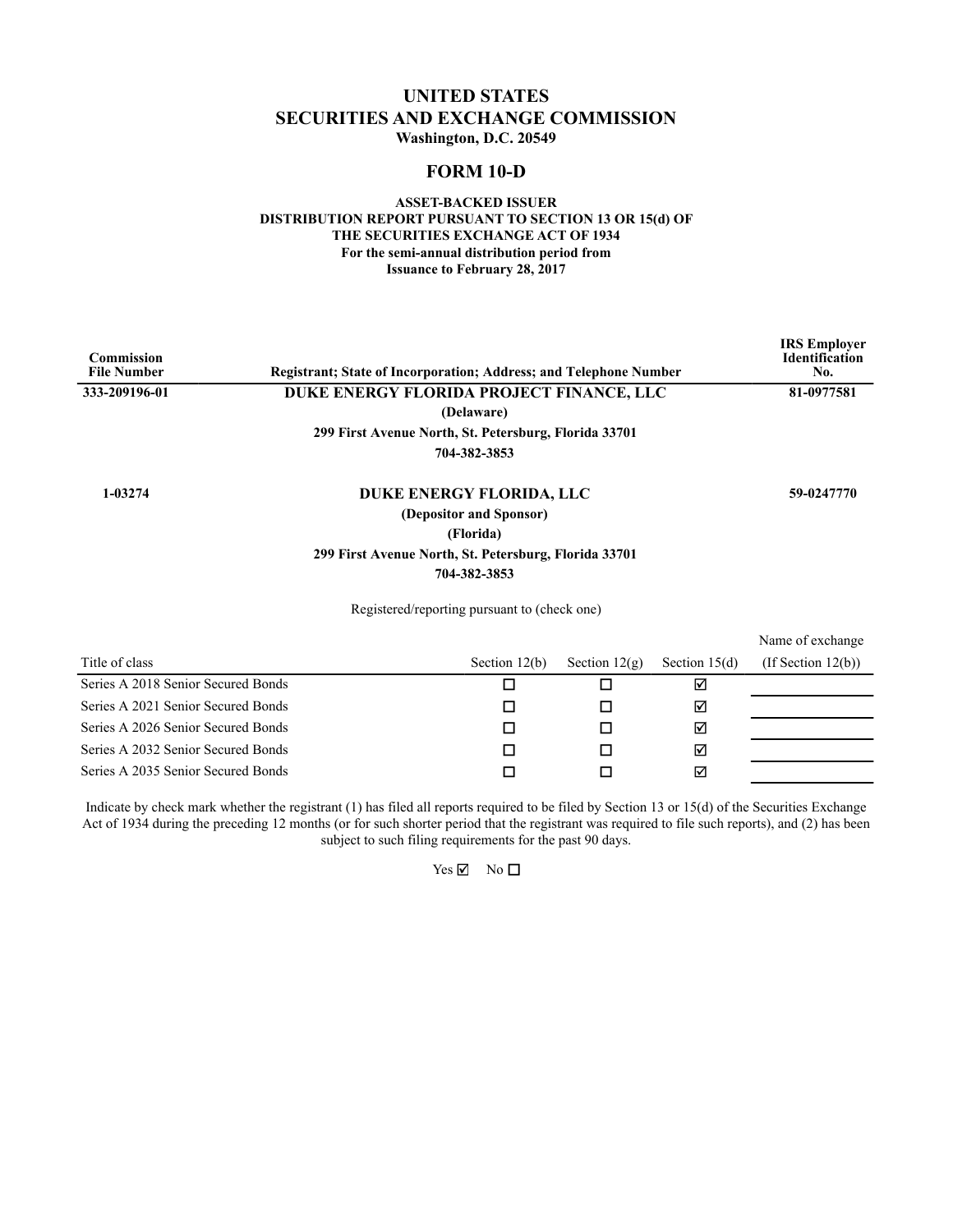# **PART I – DISTRIBUTION INFORMATION**

## **Item 1. Distribution and Pool Performance Information.**

The response to Item 1 is set forth in part herein and in part in Exhibit 99.1.

The record date for distributions described in Exhibit 99.1 is February 28, 2017.

Introductory and explanatory information regarding the material terms, parties, and distributions described in Exhibit 99.1 is included in the Prospectus dated June 15, 2016, of Duke Energy Florida Project Finance, LLC (Issuing Entity) relating to the Series A Senior Secured Bonds (Bonds) filed with the Securities and Exchange Commission pursuant to Rule 424(b)(1) of the Securities Act of 1933 on June 17, 2016.

As indicated in Exhibit 99.1, all required interest and scheduled principal payments on the Bonds have been made with respect to the March 1, 2017, distribution date.

## **The following Items have been omitted pursuant to General Instruction C of Form 10-D:**

- Item 1A. Asset-Level Information.
- Item 1B. Asset Representations Reviewer and Investor Communication.

# **PART II – OTHER INFORMATION**

# **Item 2. Legal Proceedings.**

On February 22, 2016, a lawsuit was filed in the U.S. District Court for the Southern District of Florida on behalf of a putative class of Duke Energy Florida's and Florida Power & Light Company's (FP&L) customers in Florida. The suit alleges the State of Florida's nuclear power plant cost recovery statutes (NCRS) are unconstitutional and pre-empted by federal law. Plaintiffs claim they are entitled to repayment of all money paid by customers of Duke Energy Florida and FP&L as a result of the NCRS, as well as an injunction against any future charges under those statutes. The constitutionality of the NCRS has been challenged unsuccessfully in a number of prior cases on alternative grounds. Duke Energy Florida and FP&L filed motions to dismiss the complaint on May 5, 2016. On September 21, 2016, the Court granted the motions to dismiss with prejudice. Plaintiffs filed a motion for reconsideration, which was denied. On January 4, 2017, plaintiffs filed a notice of appeal. Duke Energy Florida cannot predict the outcome of this appeal. Even if all of the plaintiffs' requests for relief in this lawsuit are granted, there would be no impact on nuclear asset-recovery charges imposed by Duke Energy Florida or on the bonds.

### **Item 3. Sale of Securities and Use of Proceeds.**

None.

# **The following Items have been omitted pursuant to General Instruction C of Form 10-D:**

- Item 4. Defaults Upon Senior Securities.
- Item 5. Submission of Matters to a Vote of Security Holders.
- Item 6. Significant Obligors of Pool Assets.
- Item 7. Change in Sponsor Interest in the Securities.
- Item 8. Significant Enhancement Provider Information.

### **Item 9. Other Information.**

None.

### **Item 10. Exhibits.**

(a) and (b) See Exhibit Index included as the last part of this report, which is incorporated herein by reference.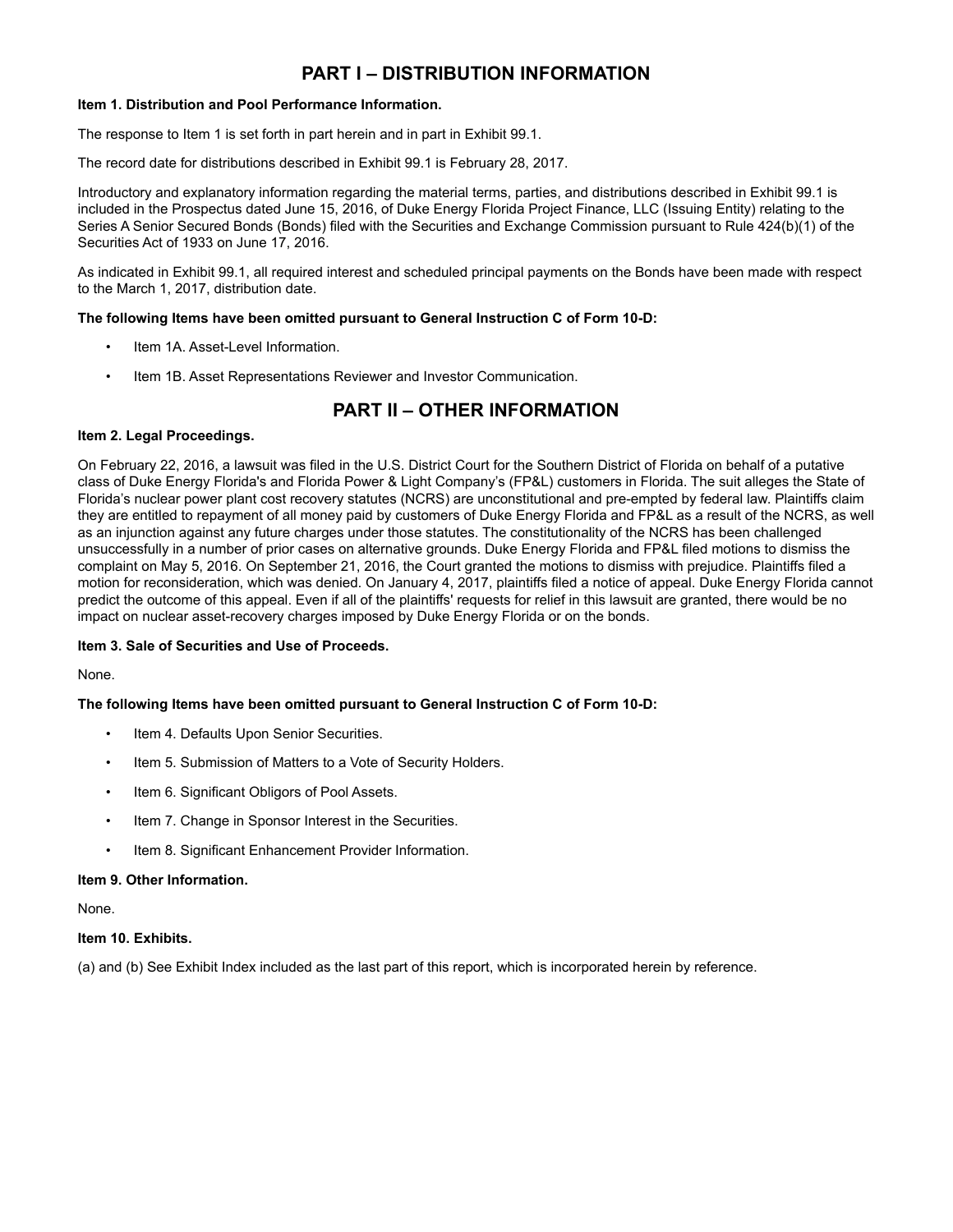# **SIGNATURES**

Pursuant to the requirements of the Securities Exchange Act of 1934, the registrant has duly caused this report to be signed on its behalf by the undersigned thereunto duly authorized.

# Date: March 15, 2017 **DUKE ENERGY FLORIDA PROJECT FINANCE, LLC (Issuing Entity)**

By: Duke Energy Florida, LLC, as Servicer

By:  $\sqrt{s}$  /s/ William E. Currens Jr.

William E. Currens Jr. Senior Vice President, Chief Accounting Officer and Controller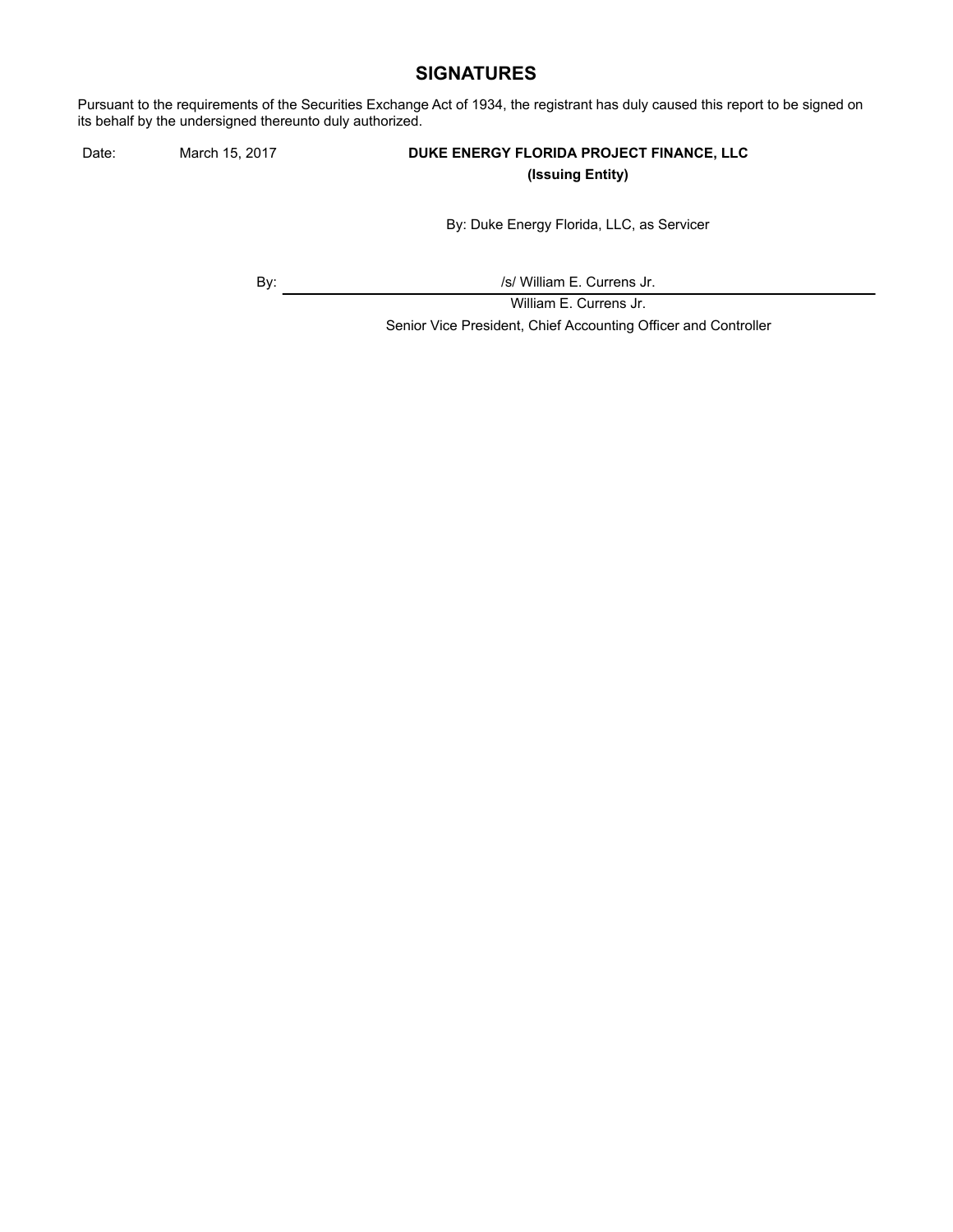# **EXHIBIT INDEX**

Exhibits filed herewithin are designated by an asterisk (\*). All exhibits not so designated are incorporated by reference to a prior filing, as indicated.

| <b>Exhibit No.</b> | <b>Description</b>                                                                                                                                                                                                                        |
|--------------------|-------------------------------------------------------------------------------------------------------------------------------------------------------------------------------------------------------------------------------------------|
| 3.1                | Certificate of Formation of Duke Energy Florida Project Finance, LLC (filed with the Registration Statement<br>on Form SF-1 of Duke Energy Florida, LLC (File No. 333-209196) on January 29, 2016)                                        |
| 3.2                | Amended and Restated Limited Liability Company Agreement of Duke Energy Project Finance, LLC dated<br>and effective as of June 10, 2016 (Form 8-K filed June 17, 2016)                                                                    |
| 4.1                | Indenture, dated as of June 22, 2016, by and between Duke Energy Florida Project Finance, LLC and The<br>Bank of New York Mellon Trust Company, N.A., as Indenture Trustee and Securities Intermediary (Form 8-K)<br>filed June 17, 2016) |
| 10.1               | Nuclear Asset-Recovery Property Servicing Agreement, dated as of June 22, 2016, by and between Duke<br>Energy Florida Project Finance, LLC and Duke Energy Florida, LLC (Form 8-K filed June 22, 2016)                                    |
| 10.2               | Nuclear Asset-Recovery Property Purchase and Sale Agreement, dated as of June 22, 2016, by and<br>between Duke Energy Florida Project Finance, LLC and Duke Energy Florida, LLC (Form 8-K filed June 22,<br>2016)                         |
| 10.3               | Administration Agreement, dated as of June 22, 2016, by and between Duke Energy Florida Project Finance,<br>LLC and Duke Energy Florida, LLC (Form 8-K filed June 22, 2016)                                                               |
| $*99.1$            | Semi-annual Servicer's Certificate relating to the Bonds, dated February 21, 2017                                                                                                                                                         |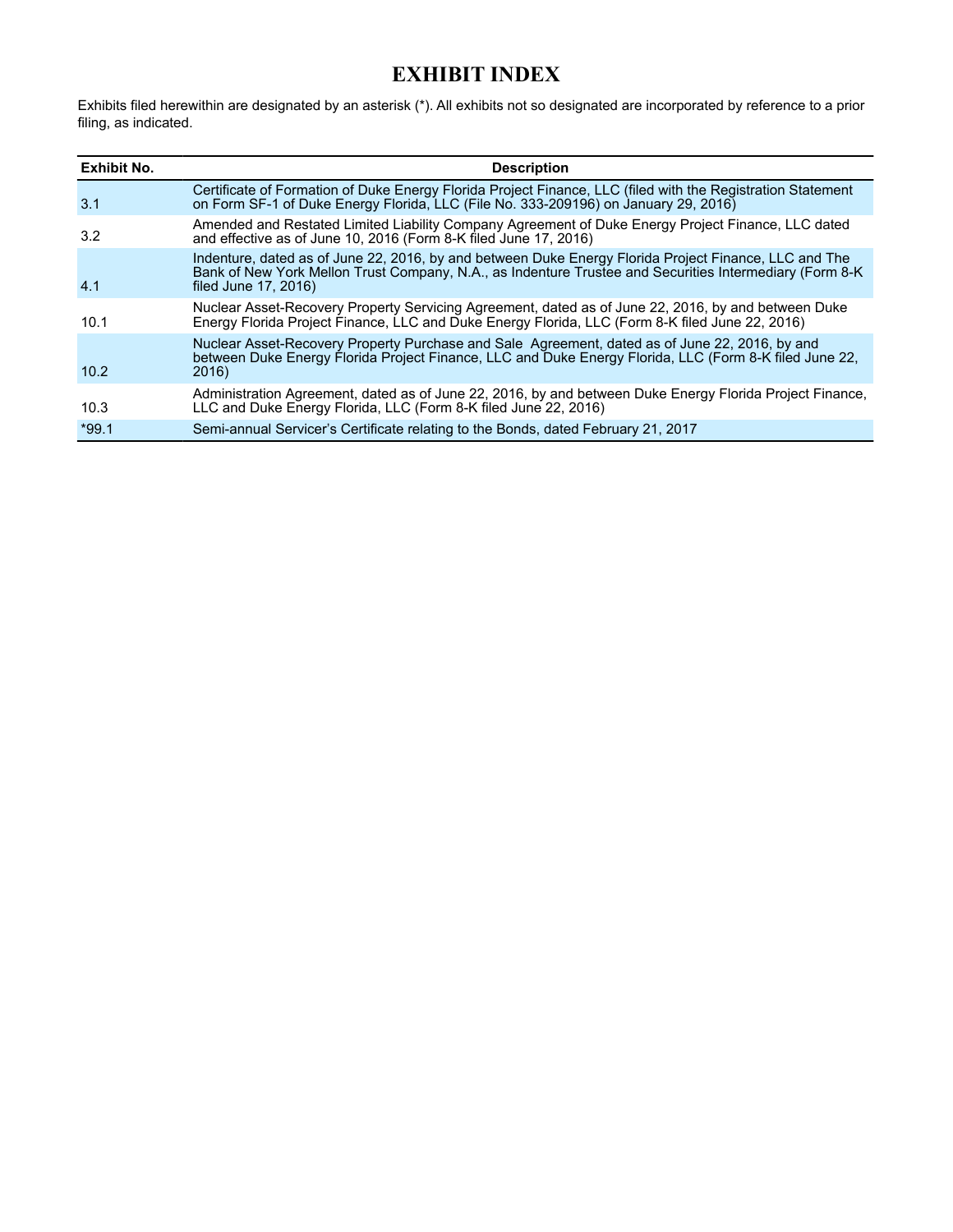# SEMI-ANNUAL SERVICER'S CERTIFICATE

Pursuant to Section 4.01(c)(ii) of the Nuclear Asset-Recovery Property Servicing Agreement, dated as of June 22, 2016 (Servicing Agreement), by and between **DUKE ENERGY FLORIDA, LLC**, as servicer (Servicer), and **Duke Energy Florida Project Finance, LLC**, the Servicer does hereby certify, for the March 1, 2017, Payment Date (Current Payment Date), as follows:

Capitalized terms used but not defined herein have their respective meanings as set forth in the Servicing Agreement. References herein to certain sections and subsections are references to the respective sections of the Servicing Agreement or the Indenture, as the context indicates.

## **Collection Periods:** Issuance to February 28, 2017

#### **Payment Date:** March 1, 2017

1. Collections Allocable and Aggregate Amounts Available for the Current Payment Date:

| j.    | Remittances for the                                      | <b>July 2016</b> | <b>Collection Period</b>                                  | \$ | 1,897,418  |
|-------|----------------------------------------------------------|------------------|-----------------------------------------------------------|----|------------|
| II.   | Remittances for the                                      | August 2016      | <b>Collection Period</b>                                  |    | 10,102,941 |
| iii.  | Remittances for the                                      | September 2016   | <b>Collection Period</b>                                  |    | 10,349,761 |
| iv    | Remittances for the                                      | October 2016     | <b>Collection Period</b>                                  |    | 8,243,612  |
| ν.    | Remittances for the                                      | November 2016    | <b>Collection Period</b>                                  |    | 9,792,938  |
| vi.   | Remittances for the                                      | December 2016    | <b>Collection Period</b>                                  |    | 5,798,933  |
| vii.  | Remittances for the                                      | January 2017     | <b>Collection Period</b>                                  |    | 6,675,298  |
| viii. | Remittances for the                                      | February 2017    | <b>Collection Period</b>                                  |    | 6,633,092  |
| ix.   | Investment Earnings on Capital Subaccount                |                  | 8,457                                                     |    |            |
| Х.    | Investment Earnings on Excess Funds Subaccount           |                  |                                                           |    |            |
| xi.   | Investment Earnings on General Subaccount                |                  |                                                           |    | 49,505     |
| xii.  |                                                          |                  | General Subaccount Balance (sum of i through xi above)    | \$ | 59,551,955 |
| xiii. | Excess Funds Subaccount Balance as of prior Payment Date |                  |                                                           |    |            |
| XIV.  | Capital Subaccount Balance as of prior Payment Date      |                  |                                                           |    | 6,471,450  |
| XV.   |                                                          |                  | Collection Account Balance (sum of xii through xiv above) | \$ | 66,023,405 |

# 2. Outstanding Amounts of as of prior Payment Date:

|      | Series A     | 2018 | <b>Outstanding Amount</b>                              | S. | 183.000.000   |
|------|--------------|------|--------------------------------------------------------|----|---------------|
| ii.  | Series A     | 2021 | <b>Outstanding Amount</b>                              |    | 150,000,000   |
| iii. | Series A     | 2026 | <b>Outstanding Amount</b>                              |    | 436,000,000   |
|      | iv. Series A | 2032 | <b>Outstanding Amount</b>                              |    | 250,000,000   |
| V.   | Series A     | 2035 | <b>Outstanding Amount</b>                              |    | 275,290,000   |
|      |              |      | vi. Aggregate Outstanding Amount of all Series A Bonds |    | 1,294,290,000 |

3. Required Funding/Payments as of Current Payment Date:

|       | <b>Principal</b>          |      |    | <b>Principal Due</b> |
|-------|---------------------------|------|----|----------------------|
| $i$ . | Series A                  | 2018 | \$ | 35,700,000           |
| ii.   | Series A                  | 2021 |    |                      |
| iii.  | Series A                  | 2026 |    |                      |
| iv.   | Series A                  | 2032 |    |                      |
| V.    | Series A                  | 2035 |    |                      |
| vi.   | <b>All Series A Bonds</b> |      | S  | 35,700,000           |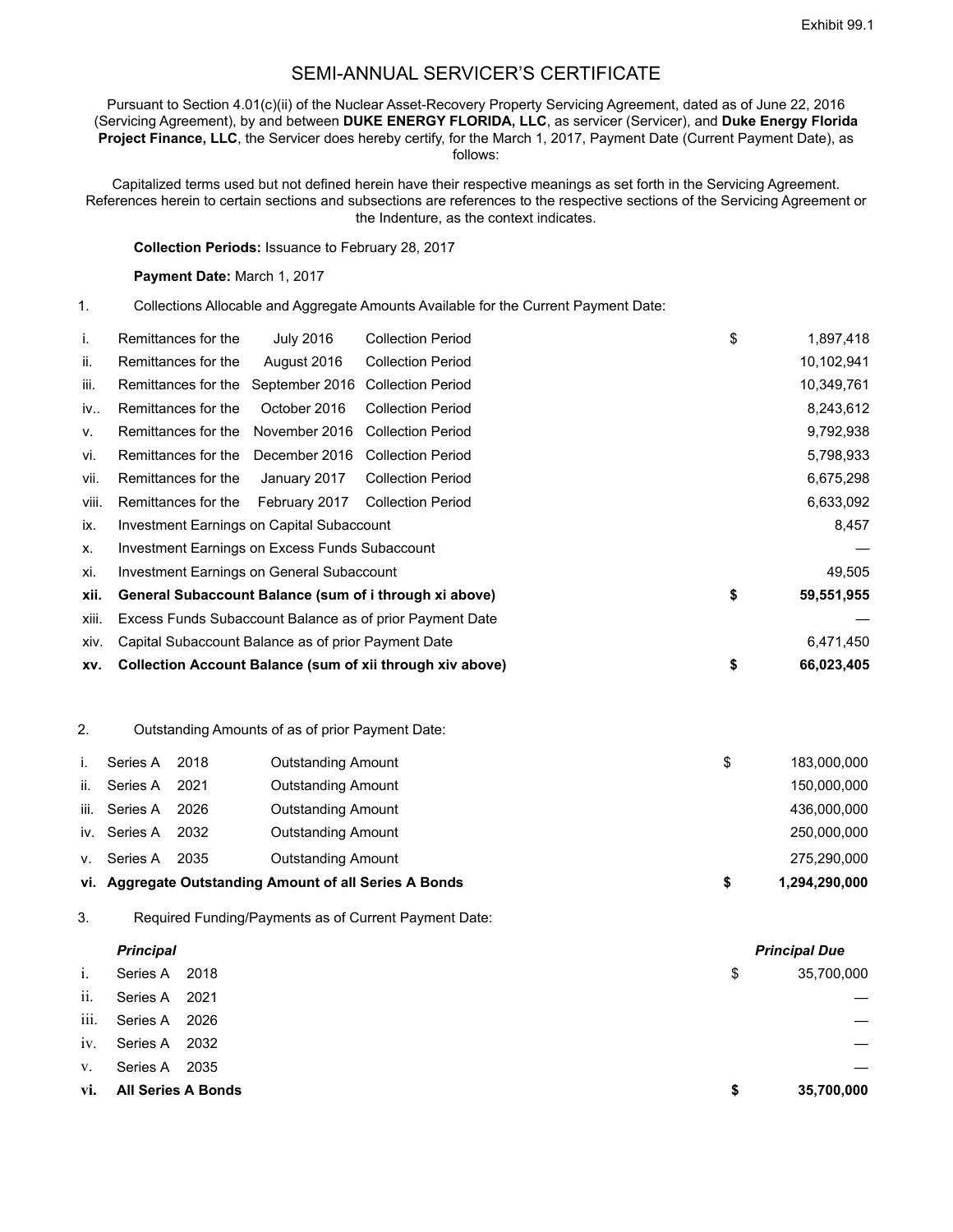*Interest*

|       | <b>WAL</b>                                                                             | <b>Interest</b><br>Rate                                                                | Days in Interest Period |     |               | <b>Principal Balance</b>     |        | <b>Interest Due</b>     |
|-------|----------------------------------------------------------------------------------------|----------------------------------------------------------------------------------------|-------------------------|-----|---------------|------------------------------|--------|-------------------------|
| ν.    | Series A 2018                                                                          | 1.196%                                                                                 |                         | 249 | \$            | 183,000,000                  | \$     | 1,513,837               |
| Vİ.   | Series A 2021                                                                          | 1.731%                                                                                 |                         | 249 |               | 150,000,000                  |        | 1,795,913               |
| VII.  | Series A 2026                                                                          | 2.538%                                                                                 |                         | 249 |               | 436,000,000                  |        | 7,653,762               |
| viii. | Series A 2032                                                                          | 2.858%                                                                                 |                         | 249 |               | 250,000,000                  |        | 4,941,958               |
| İX.   | Series A 2035                                                                          | 3.112%                                                                                 |                         | 249 |               | 275,290,000                  |        | 5,925,525               |
| х.    | <b>All Series A Bonds</b>                                                              |                                                                                        |                         |     |               |                              | \$     | 21,830,995              |
|       |                                                                                        |                                                                                        |                         |     |               | <b>Required Level</b>        |        | <b>Funding Required</b> |
| XI.   | Capital Account                                                                        |                                                                                        |                         |     | \$            | 6,471,450.00                 | \$     |                         |
| 4.    |                                                                                        | Allocation of Remittances as of Current Payment Date Pursuant to 8.02(e) of Indenture: |                         |     |               |                              |        |                         |
| İ.    | Trustee Fees and Expenses; Indemnity Amounts                                           |                                                                                        |                         |     |               |                              |        | \$                      |
| ii.   | Servicing Fee                                                                          |                                                                                        |                         |     |               |                              |        | 447,609                 |
| iii.  | <b>Administration Fee</b>                                                              |                                                                                        |                         |     |               |                              |        | 34,583                  |
| IV.   | <b>Operating Expenses</b>                                                              |                                                                                        |                         |     |               |                              |        | 40,958                  |
|       |                                                                                        |                                                                                        |                         |     |               | Per \$1,000 of               |        |                         |
|       | Series A Bonds                                                                         |                                                                                        |                         |     | Aggregate     | Original Principal<br>Amount |        |                         |
| ν.    | Semi-Annual Interest (including any past-due for prior periods)                        |                                                                                        |                         |     |               |                              |        | \$<br>21,830,995        |
| 1.    | Series A 2018                                                                          |                                                                                        |                         | \$  | 1,513,837 \$  |                              | 8.27   |                         |
| 2.    | Series A 2021                                                                          |                                                                                        |                         |     | 1,795,913     |                              | 11.97  |                         |
| 3.    | Series A 2026                                                                          |                                                                                        |                         |     | 7,653,762     |                              | 17.55  |                         |
| 4.    | Series A 2032                                                                          |                                                                                        |                         |     | 4,941,958     |                              | 19.77  |                         |
| 5.    | Series A 2035                                                                          |                                                                                        |                         |     | 5,925,525     |                              | 21.52  |                         |
| Vİ.   | Principal Due and Payable as a Result of an Event of Default or on Final Maturity Date |                                                                                        |                         |     |               |                              |        | \$                      |
| 1.    | Series A 2018                                                                          |                                                                                        |                         | \$  |               | \$                           |        |                         |
| 2.    | Series A 2021                                                                          |                                                                                        |                         |     |               |                              |        |                         |
| 3.    | Series A 2026                                                                          |                                                                                        |                         |     |               |                              |        |                         |
| 4.    | Series A 2032                                                                          |                                                                                        |                         |     |               |                              |        |                         |
| 5.    | Series A 2035                                                                          |                                                                                        |                         |     |               |                              |        |                         |
| VII.  | Semi-Annual Principal                                                                  |                                                                                        |                         |     |               |                              |        | \$<br>35,700,000        |
| 1.    | Series A 2018                                                                          |                                                                                        |                         | \$  | 35,700,000 \$ |                              | 195.08 |                         |
| 2.    | Series A 2021                                                                          |                                                                                        |                         |     |               |                              |        |                         |
| 3.    | Series A 2026                                                                          |                                                                                        |                         |     |               |                              |        |                         |
| 4.    | Series A 2032                                                                          |                                                                                        |                         |     |               |                              |        |                         |
| 5.    | Series A 2035                                                                          |                                                                                        |                         |     |               |                              |        |                         |
| viii. | Other unpaid Operating Expenses                                                        |                                                                                        |                         |     |               |                              |        | \$                      |
| İX.   | Funding of Capital Subaccount (to required level)                                      |                                                                                        |                         |     |               |                              |        |                         |
| Х.    | Capital Subaccount Return to Duke Energy Florida                                       |                                                                                        |                         |     |               |                              |        | 139,296                 |
| Xİ.   | Deposit to Excess Funds Subaccount                                                     |                                                                                        |                         |     |               |                              |        | 1,358,514               |
| xii.  | Released to Issuer upon Retirement of all Series Bonds                                 |                                                                                        |                         |     |               |                              |        |                         |
| xiii. | Aggregate Remittances as of Current Payment Date                                       |                                                                                        |                         |     |               |                              |        | \$<br>59,551,955        |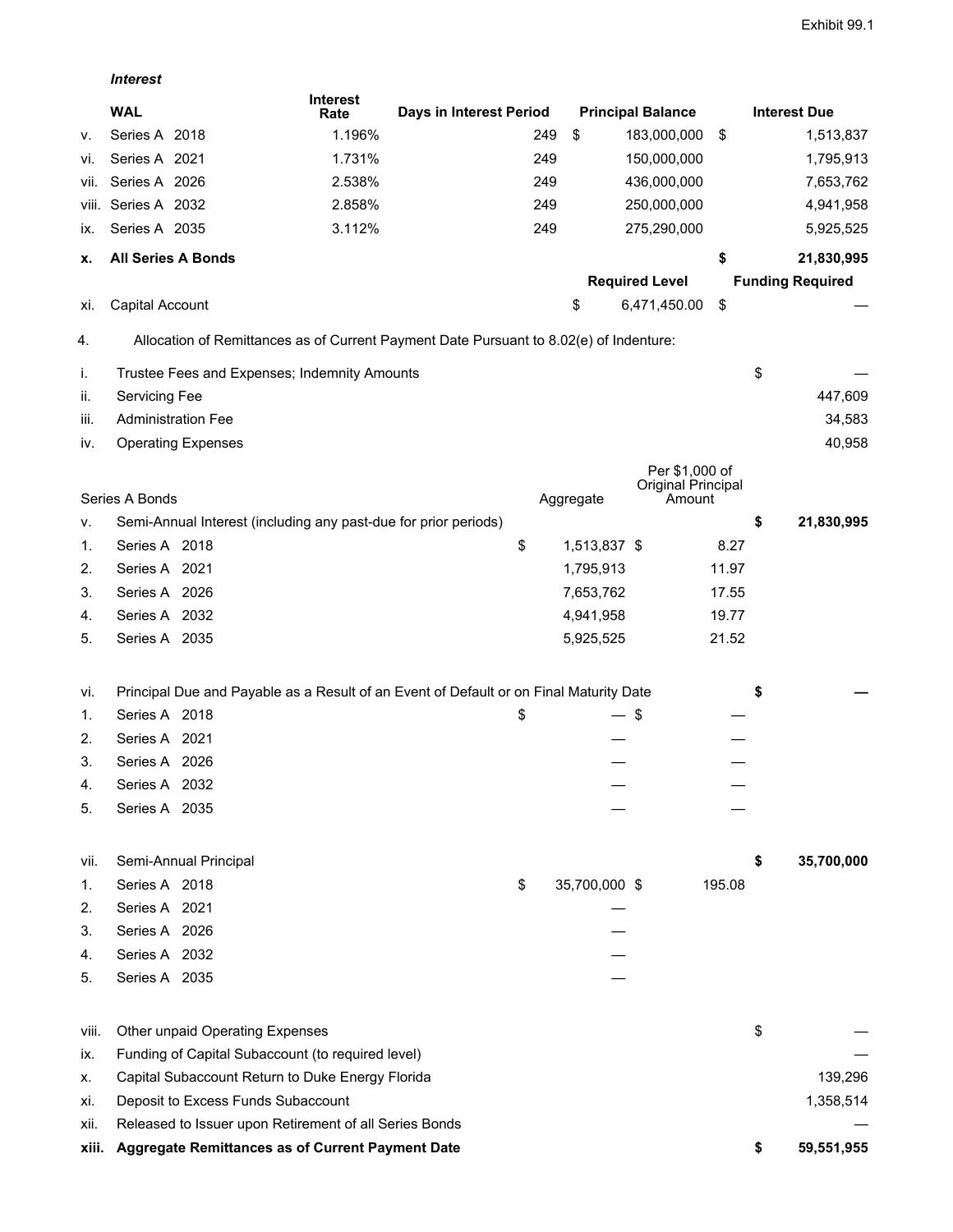5. Outstanding Amount and Collection Account Balance as of Current Payment Date (after giving effect to payments to be made on such Payment Date):

| i.    | Series A 2018                                             | \$<br>147,300,000   |
|-------|-----------------------------------------------------------|---------------------|
| ii.   | Series A 2021                                             | 150,000,000         |
| iii.  | Series A 2026                                             | 436,000,000         |
| iv.   | Series A 2032                                             | 250,000,000         |
| V.    | Series A 2035                                             | 275,290,000         |
| vi.   | <b>Aggregate Outstanding Amount of all Series A Bonds</b> | \$<br>1,258,590,000 |
| vii.  | Excess Funds Subaccount Balance                           | 1,358,513           |
| viii. | Capital Subaccount Balances                               | 6,471,450           |
| ix.   | <b>Aggregate Collection Account Balance</b>               | \$<br>7,829,963     |

6. Subaccount Withdrawals as of Current Payment Date (if applicable, pursuant to Section 8.02(e) of Indenture):

| i.   | <b>Excess Funds Subaccount</b>                                                  | \$ |
|------|---------------------------------------------------------------------------------|----|
| ii.  | Capital Subaccount                                                              |    |
| iii. | <b>Total Withdrawals</b>                                                        | \$ |
| 7.   | Shortfalls in Interest and Principal Payments as of Current Payment Date:       |    |
| i.   | Semi-annual Interest                                                            |    |
|      | Series A 2018                                                                   | \$ |
|      | Series A 2021                                                                   |    |
|      | Series A 2026                                                                   |    |
|      | Series A 2032                                                                   |    |
|      | Series A 2035                                                                   |    |
|      | <b>Total</b>                                                                    | \$ |
| ii.  | Semi-annual Principal                                                           |    |
|      | Series A 2018                                                                   | \$ |
|      | Series A 2021                                                                   |    |
|      | Series A 2026                                                                   |    |
|      | Series A 2032                                                                   |    |
|      | Series A 2035                                                                   |    |
|      | <b>Total</b>                                                                    | \$ |
| 8.   | Shortfalls in Payment of Return on Invested Capital as of Current Payment Date: |    |
| i.   | Return on Invested Capital                                                      | \$ |
| 9.   | Shortfalls in Required Subaccount Levels as of Current Payment Date:            |    |
| j.   | Capital Subaccount                                                              | \$ |